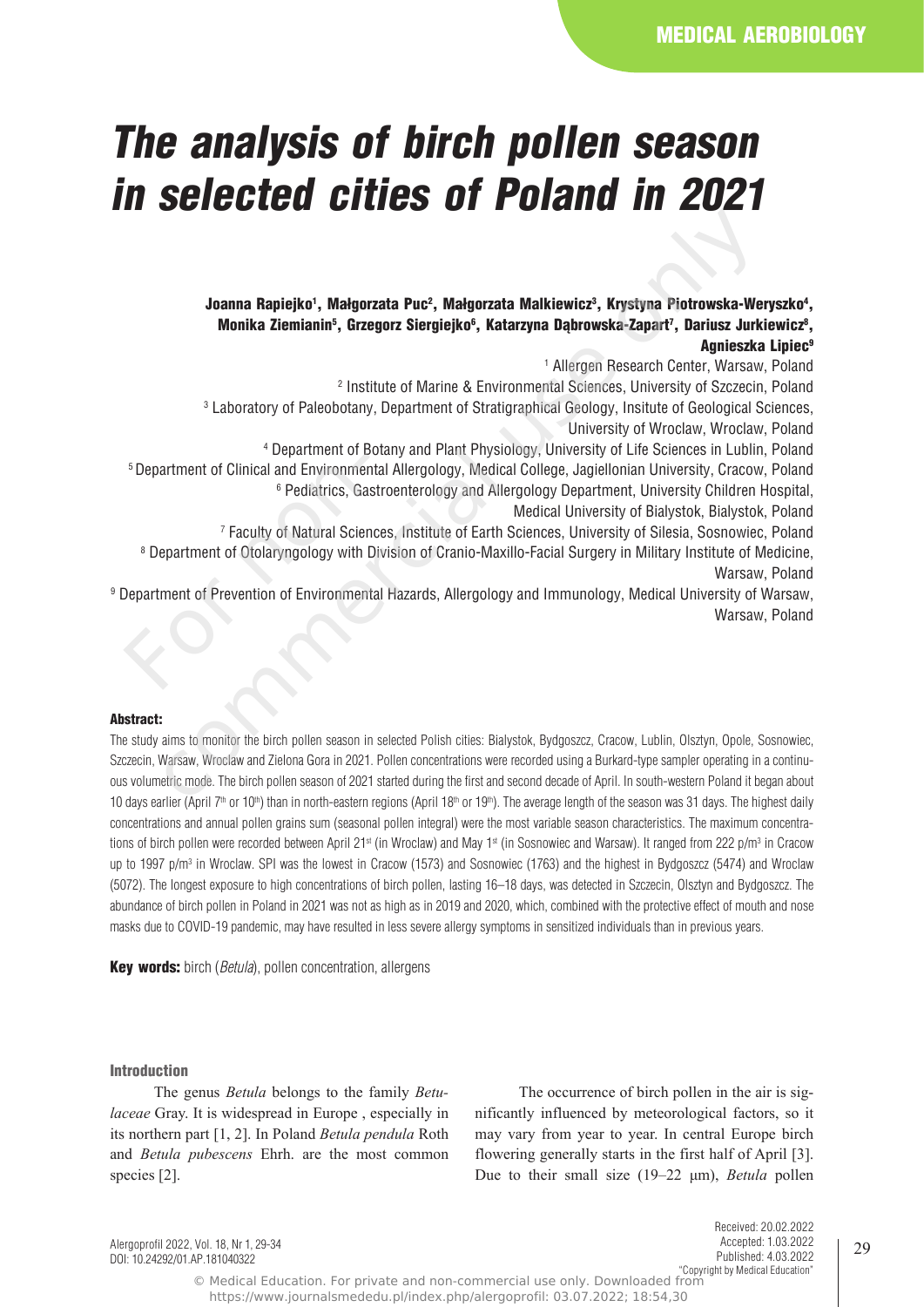grains are easily transported long distances, contributing to pollen concentrations [4].

*Betula* is the most important source of tree pollen allergens in Europe. In general populations in Europe the prevalence of birch pollen allergy ranges from 8% to 16% [5]. Also in Poland birch pollen is the most common cause of pollinosis in the springtime [6]. In the Polish epidemiological study ECAP the prevalence of positive skin prick tests with birch pollen allergens in the representative population suspected of pollen allergy reached 14.9% [7].

The marker of sensitization to birch, its main allergen, is the *Bet v* 1 molecule, belonging to the PR-10 family of proteins, to which up to 95% of birch sensitized patients react [8]. The *Bet v* 2 molecule, which belongs to the profilin family (panallergens in the kingdom of plants), is recognized by the antibodies of 25% of birch allergy sufferers [8]. As the results of cross-reactivity within the above families of proteins an individual allergic to birch pollen may also react to pollens of the other members of *Fagales* (such as alder or hazel), as well as to some fruits and vegetables (pollen-related food allergy/oral allergy syndrome) [9]. e kingdom of plants), is recognized by the kingdom of plants), is recognized by the 25% of birch allergy sufferers [8]. As the oss-reactivity within the above families individual allergic to birch pollen may blens of the o the prevalence of birch pollen allergy ranges<br>
section of the birch pollen season, determine and the birch pollen in the 98% method, where the beginning and<br>
it common cause of pollinosis in the spring-<br>
of the season det

### Aim

The study aims to compare the birch pollen season in selected Polish cities in 2021: Bialystok, Bydgoszcz, Cracow, Lublin, Olsztyn, Opole, Sosnowiec, Szczecin, Warsaw, Wroclaw and Zielona Gora.

# Material and method

Airborne birch pollen monitoring was conducted during the 2021 season. Pollen concentrations were recorded, according to international standards, using the volumetric method with a Burkard-type sampler operating in continuous volumetric mode [10]. Counts were recorded in 7-day cycles and microscopic analysis was performed for each 24-hour period. The following variables were analysed:

- length of the birch pollen season, determined by the 98% method, where the beginning and the end of the season determine 1% and 99% of the annual total pollen catch, respectively [11]
- seasonal pollen integral (SPI) defined as the sum of the daily average pollen concentrations during the season [12]
- maximum daily pollen concentration for the season (expressed as the number of pollen in  $1 \text{ m}^3$  of air per day) and its date
- the number of days with above-threshold pollen level (for the development of allergy symptoms), adopted according to the available literature [13].

The study results are presented in table 1 and in graphs (fig.  $1-6$ ).

### Results and discussion

In 2021, the birch pollen season began on April 7<sup>th</sup> (in Zielona Gora and Opole) and April 10<sup>th</sup> in Wroclaw, while at the other 8 studied sites it started in the second decade of April, even as late at April 19th (in Bialystok) (tab. 1, fig. 1–4). It generally occurred later than in 2020, when at all monitoring sites the season began in the first decade of April, with the exception of Olsztyn [14].

The average length of the birch pollen season in 2021 was 31 days, while in 2020 it was 26 days. The longest season (36 days) was recorded in Lublin and Opole, while the shortest (24 days) in Bydgoszcz and (27 days) in Cracow and Olsztyn (tab. 1, fig. 2, 4–6).

| <b>Feature of pollen</b><br>season                                | <b>Olsztyn</b>             | <b>Opole</b>              | Byd-<br><b>QOSZCZ</b>      | <b>Szczecin</b>            | Sosno-<br>wiec             | Lublin                     | <b>Warsaw</b>              | <b>Bialystok</b>           | <b>Wroclaw</b>             | <b>Cracow</b>              | <b>Zielona</b><br>Gora    |
|-------------------------------------------------------------------|----------------------------|---------------------------|----------------------------|----------------------------|----------------------------|----------------------------|----------------------------|----------------------------|----------------------------|----------------------------|---------------------------|
| Duration of pollen se-<br>ason (98% method)<br>and number of days | $18.04 -$<br>14.05<br>(27) | $7.04 -$<br>12.05<br>(36) | $19.04 -$<br>12.05<br>(24) | $15.04 -$<br>12.05<br>(28) | $11.04 -$<br>15.05<br>(35) | $13.04 -$<br>18.05<br>(36) | $12.04 -$<br>13.05<br>(32) | $19.04 -$<br>16.05<br>(28) | $10.04 -$<br>12.05<br>(33) | $17.04 -$<br>13.05<br>(27) | $7.04 -$<br>11.05<br>(35) |
| Seasonal pollen<br>integral (SPI)                                 | 4116                       | 3971                      | 5474                       | 3711                       | 1763                       | 3241                       | 2955                       | 2030                       | 5072                       | 1573                       | 4093                      |
| Peak value and peak<br>date                                       | 426<br>(29.04)             | 436<br>(22.04)            | 897<br>(29.04)             | 601<br>(29.04)             | 230<br>(1.05)              | 509<br>(30.04)             | 265<br>(1.05)              | 328<br>(29.04)             | 1997<br>(21.04)            | 222<br>(30.04)             | 354<br>(22.04)            |
| Days $\geq$ 20 pollen/m <sup>3</sup><br>$*$ [13]                  | 24                         | 23                        | 25                         | 24                         | 21                         | 22                         | 23                         | 19                         | 21                         | 18                         | 24                        |
| Days $\geq$ 75 pollen/m <sup>3</sup><br>$*$ [13]                  | 17                         | 15                        | 18                         | 16                         | 9                          | 13                         | 13                         | 8                          | 15                         | 7                          | 15                        |

#### **Table 1.** *Characteristics of Betula pollen season in 2021.*

2022, Vol. 18, Nr 1, 29-34

J. Rapiejko, M. Puc, M. Malkiewicz, K. Piotrowska-Weryszko, M. Ziemianin, G. Siergiejko, K. Dąbrowska-Zapart, D. Jurkiewicz, A. Lipiec: The analysis of birch pollen season in selected cities of Poland in 2021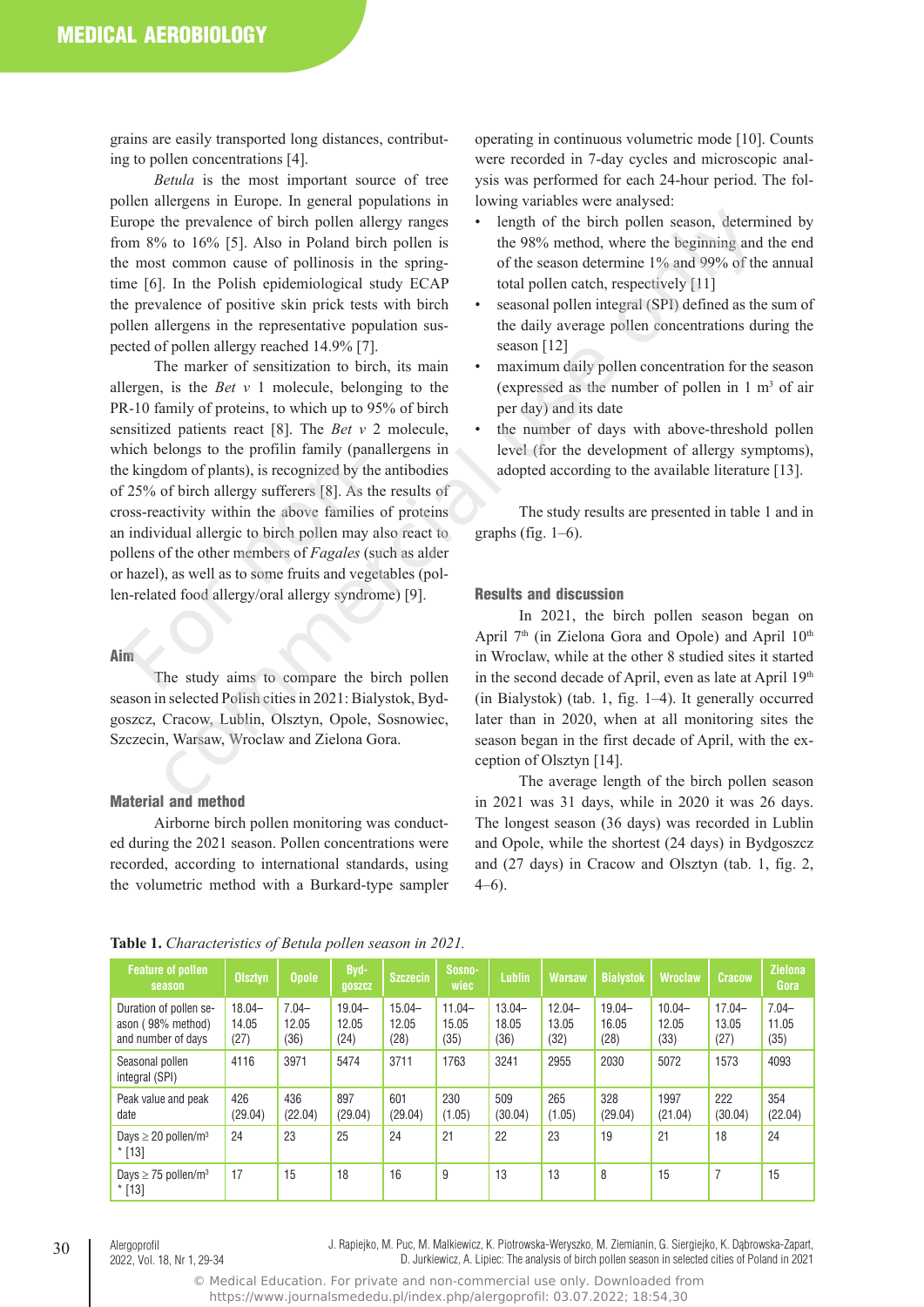

**Figure 1.** *Birch pollen concentration in Zielona Gora in 2021.*









J. Rapiejko, M. Puc, M. Malkiewicz, K. Piotrowska-Weryszko, M. Ziemianin, G. Siergiejko, K. Dąbrowska-Zapart, D. Jurkiewicz, A. Lipiec: The analysis of birch pollen season in selected cities of Poland in 2021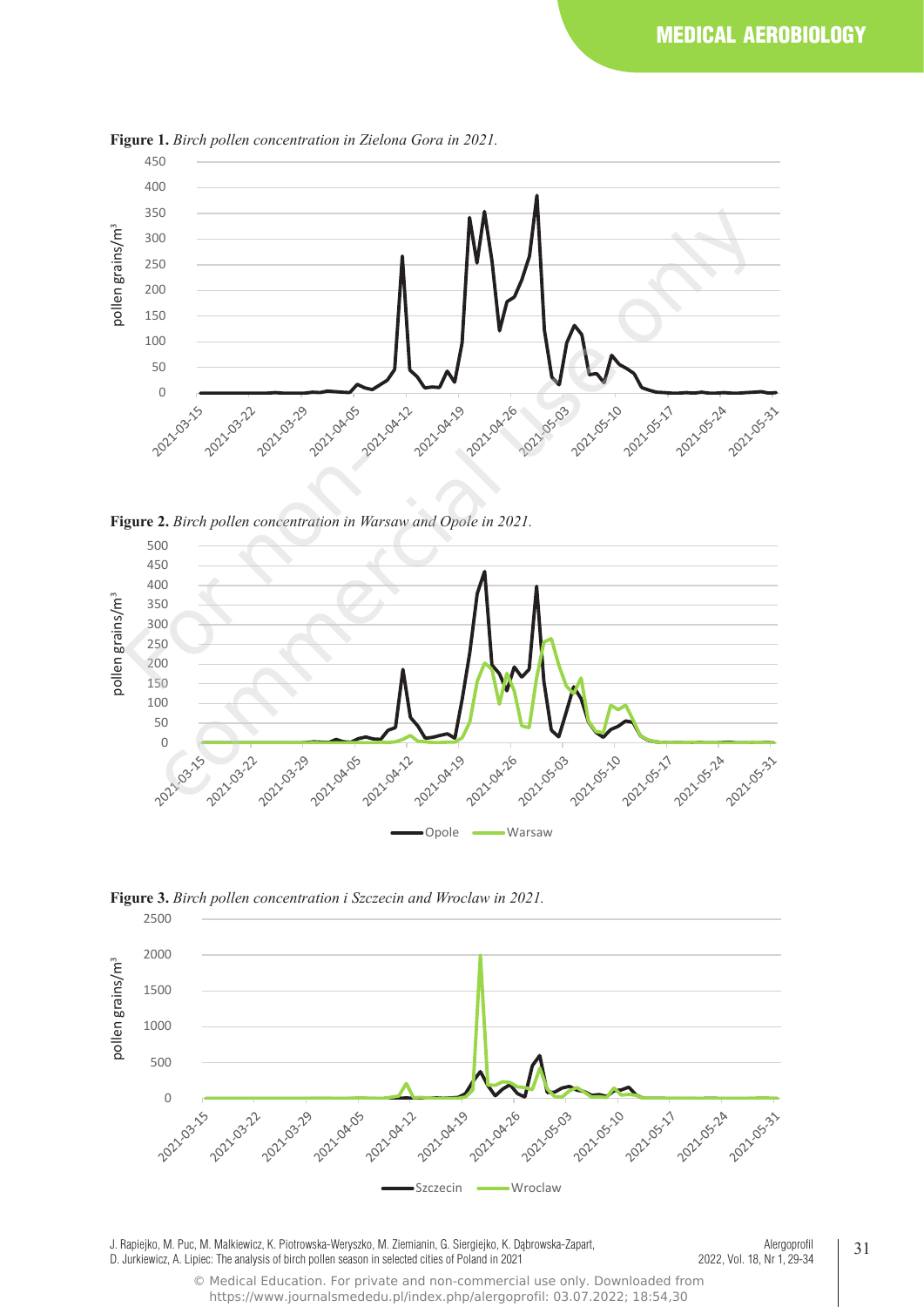

**Figure 4.** *Birch pollen concentration in Bialystok and Olsztyn in 2021.*







**Figure 6.** *Birch pollen concentration in Bydgoszcz and Sosnowiec in 2021.*

J. Rapiejko, M. Puc, M. Malkiewicz, K. Piotrowska-Weryszko, M. Ziemianin, G. Siergiejko, K. Dąbrowska-Zapart, D. Jurkiewicz, A. Lipiec: The analysis of birch pollen season in selected cities of Poland in 2021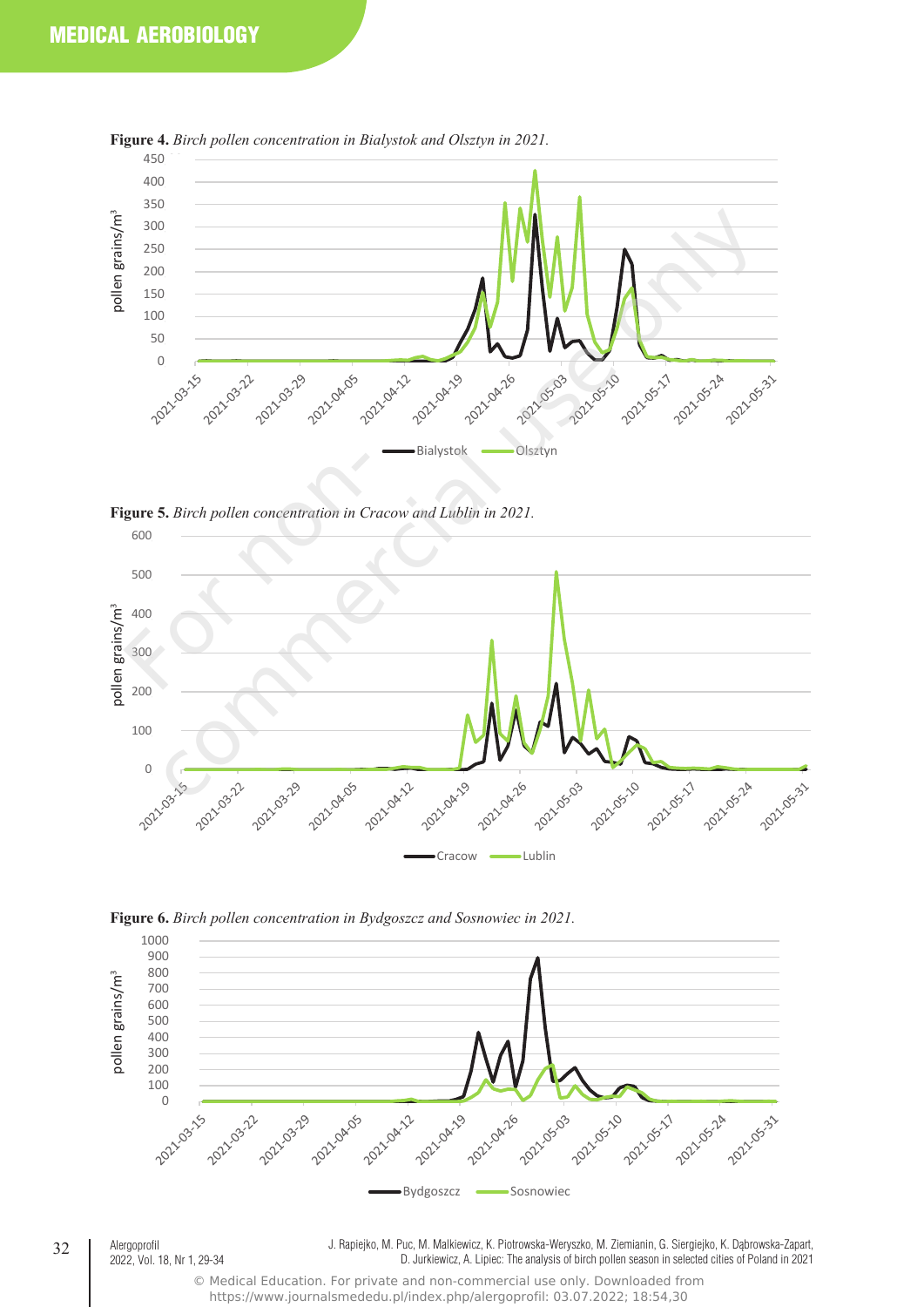Seasonal pollen integral (SPI) differed among monitoring sites; with the lowest in Cracow (1573 pollen grains) and Sosnowiec (1763 pollen grains) and the highest in Bydgoszcz (5474 pollen grains) and Wroclaw (5072 pollen gains). While the lowest value of SPI is at the similar level as in the season of 2020, the highest value in 2021 is almost 3 times lower than in 2020 [14]. In 2021 birch pollen abundance did not reach as high values as in the seasons of 2019, when annual pollen sum (SPI) in studied monitoring sites ranged from 7591 to 32 163 [15]. It is in accordance with the observation of biennial cycles of low and high pollen concentrations [3].

The maximum concentrations of birch pollen were recorded between April 21<sup>st</sup> (in Wroclaw) and May 1<sup>st</sup> (in Sosnowiec and Warsaw). The highest daily birch pollen concentration was detected in Wroclaw  $(1997 \text{ pollen/m}^3 \text{ on April } 21\text{st})$ , followed by records in Bydgoszcz (897 pollen/m<sup>3</sup> on April 29<sup>th</sup>) (tab. 1, fig. 1–6). The maximum daily concentrations in 2021 were much lower in comparison to those detected in 2020 in Lublin (almost 11 times lower), Sosnowiec (7,5 times lower) or in Cracow and Warsaw (6 times lower), while similar in Bialystok [14]. The lowest peak daily birch pollen concentrations were recorded in Cracow (222 pollen/m<sup>3</sup> on April 30<sup>th</sup>) and in Sosnowiec  $(230 \text{ pollen/m}^3 \text{ on } \text{May } 1\text{st})$  (tab. 1, fig. 5, 6). The dynamics of the birch pollen season is demonstrated on the graphs (fig. 1–6), with rapidly increasing pollen concentration and peak values related to the maximum concentration, what was also visible in previous years' studies [14–19]. as 1 (in soshowice and walsaw). The 1<br>rch pollen concentration was detected<br>997 pollen/m<sup>3</sup> on April 21<sup>st</sup>), followed<br>Bydgoszcz (897 pollen/m<sup>3</sup> on April 2<br>1. 1–6). The maximum daily concentrat<br>rere much lower in compari w (5072 pollen gains). While the lowest value 2021 was not as high as in 2019 and 2020,<br>as at the similar level as in the season of 2020, combined with the protective effect of mouth and the similar level as in the same o

Number of days with the risk of birch pollen allergy expressed in days with pollen levels exceeding the threshold value at which first symptoms of allergy occur  $(20 \text{ pollen/m}^3)$  ranged between 18 in Cracow and 25 in Bydgoszcz. The longest exposure to high concentrations of birch pollen (75 pollen/m<sup>3</sup> and above), causing severe clinical symptoms, was recorded in Bydgoszcz, Olsztyn and Szczecin and lasted 16–18 days (tab. 1).

#### **Conclusions**

The birch pollen season of 2021 started during first and second decade of April. In south-western Poland it began about 10 days earlier (April  $7<sup>th</sup>$  or  $10<sup>th</sup>$ ) than in north-eastern regions (April  $18<sup>th</sup>$  or  $19<sup>th</sup>$ ).

The highest daily concentrations and annual pollen grains sum (SPI) were the most variable season characteristics, reaching the highest values in Wroclaw and Bydgoszcz.

The longest exposure to high concentrations of birch pollen, lasting 16–18 days, was detected in Szczecin, Olsztyn and Bydgoszcz.

The abundance of birch pollen in Poland in 2021 was not as high as in 2019 and 2020, which, combined with the protective effect of mouth and nose masks due to COVID-19 pandemic, may have resulted in less severe allergy symptoms in sensitized individuals than in previous years.

# References:

- *1. Beck P, Caudullo G, de Rigo D et al. Betula pendula, Betula pubescens and other birches in Europe: distributions, habitat, usage and threates. In: San-Miguel-Ayanz J, de Rigo D, Caudullo G (ed) et al. European Atlas Forest Tree Speies. Publ Off EU., Luxembourg 2016: e010226+.*
- *2. Zając A, Zając M (ed). Distribution Atlas of Vascular Plant of Poland. Pracownia Chorologii Komputerowej, Instytut Botaniki UJ, Kraków 2001.*
- *3. Kubik-Komar A, Piotrowska-Weryszko K, Weryszko-Chmielewska E et al. A study on the spatial and temporal variability in airborne Betula pollen concentration in five cities in Poland using multivariate analyses. Sci Total Environ. 2019; 660: 1070-8.*
- *4. Weryszko-Chmielewska E (ed). Aerobiologia. Wydawnictwo Akademii Rolniczej w Lublinie, Lublin 2007.*
- *5. Biedermann T, Winther L, Till SJ et al. Pollen allergy in Europe. Allergy. 2019; 74: 1237-48.*
- *6. Samoliński B, Sybilski A, Raciborski F et al. Prevalence of rhinitis in Polish population according to the ECAP (Epidemiology of Allergic Disorders in Poland) study. Otolaryngol Pol. 2009; 63(4): 324-30.*
- *7. Samoliński B, Raciborski F, Lipiec A et al. Epidemiologia chorób alergicznych w Polsce (ECAP). Pol J Allergol. 2014; 1: 10-8.*
- *8. Matricardi PM, Kleine-Tebbe J, Hoffmann HJ et al. Molecular Allergology. User's Guide. European Academy of Allergy and Clinical Immunology 2016.*
- *9. Werfel T, Asero R, Ballmer-Weber BK et al. Position paper of the EAACI: food allergy due to immunological cross-reactions with common inhalant allergens. Allergy. 2015; 70: 1079-90.*
- *10. Mandrioli P, Comtois P, Dominguez Vilches E et al. Sampling: Principles and Techniques. In: Mandrioli P, Comtois P, Levizzani V (ed). Methods in Aerobiology. Bologna, Pitagora Editrice 1998: 47-112.*
- *11. Emberlin J, Savage M, Jones S. Annual variations in grass pollen seasons in London 1961-1990: trends and forecast models. Clin Exp Allergy. 1993; 23(11): 911-8.*

J. Rapiejko, M. Puc, M. Malkiewicz, K. Piotrowska-Weryszko, M. Ziemianin, G. Siergiejko, K. Dąbrowska-Zapart, D. Jurkiewicz, A. Lipiec: The analysis of birch pollen season in selected cities of Poland in 2021